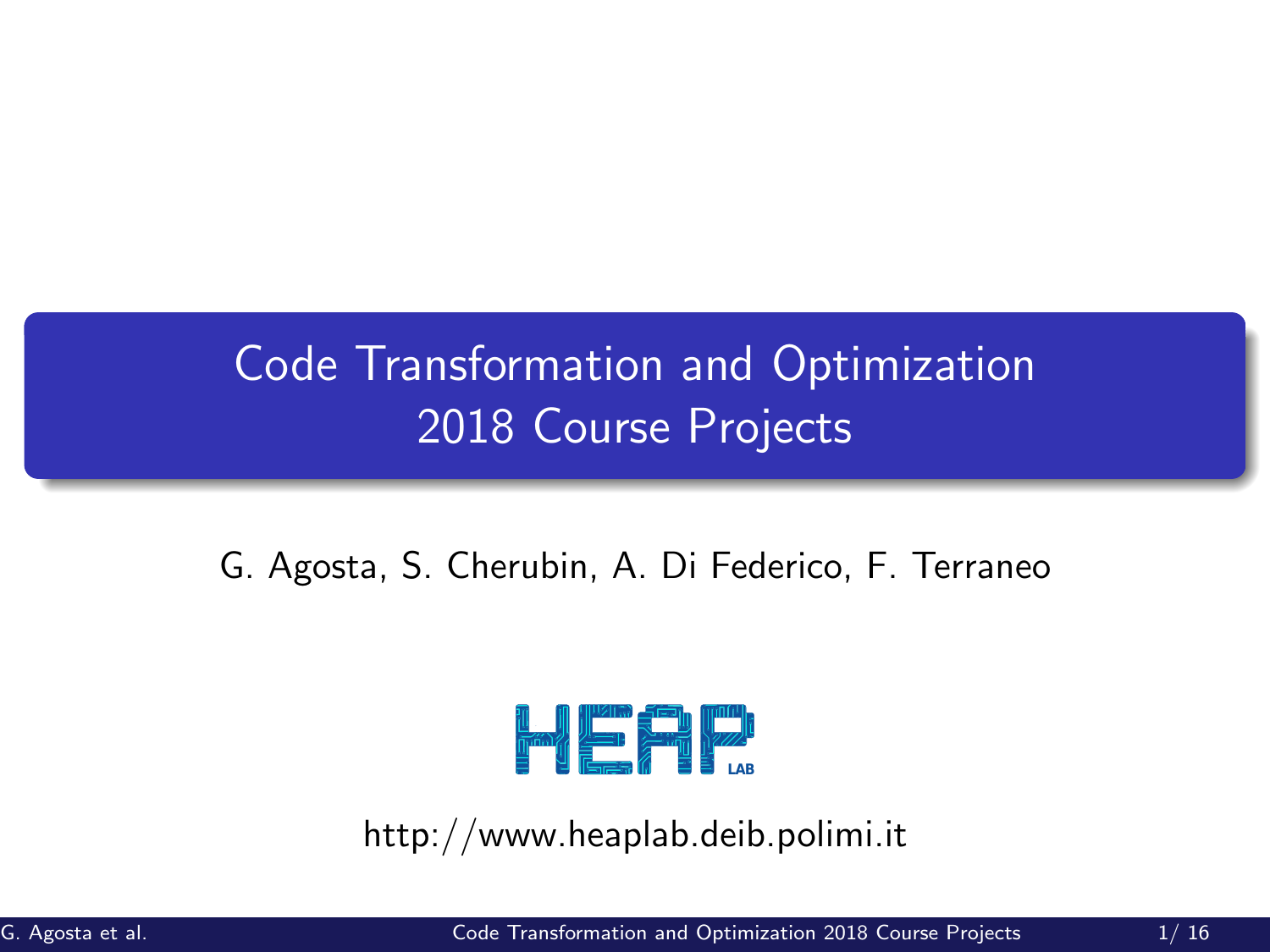# OpenCL C

OpenCL C is (mostly) a restriction of C, with some extensions to support the memory model of OpenCL, as well as specialized libraries. In MANGO, we aim at supporting OpenCL on  $NU+$  and PEAK, two custom parallel architectures.

## Project goals (one per project assigned)

- Analyse and implement support for OpenCL C for NU+
- Analyse and implement support for OpenCL C for PEAK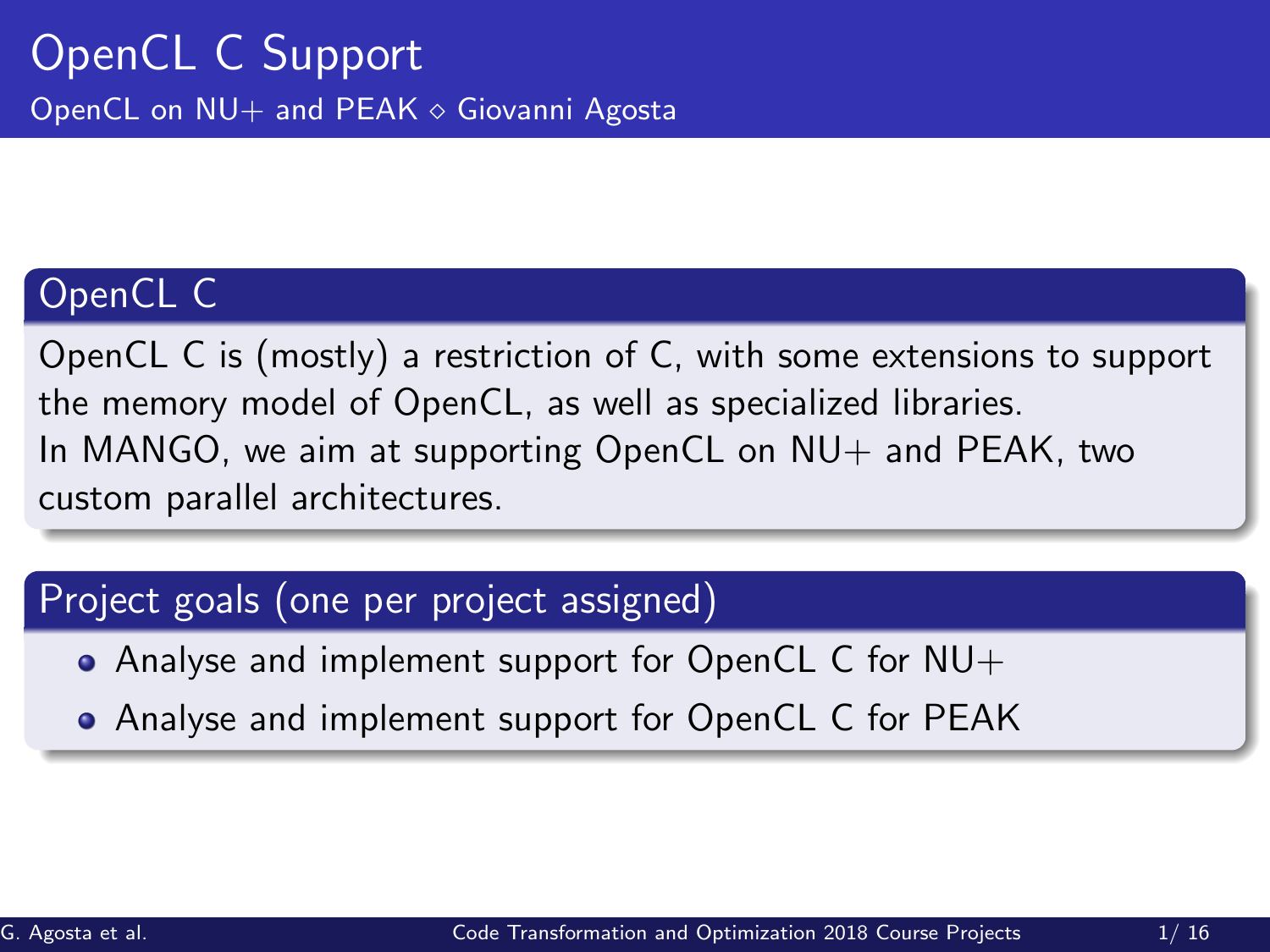# GEOPM Extension

Automated generation of instrumentation  $\diamond$  Giovanni Agosta

# Global Extensible Open Power Manager

GEOPM is a monitoring tool for HPC computing systems, that aims at providing monitoring suitable for deployment on real HPC infrastructures.

#### Project goals

- Develop a way to automatically generate the necessary instrumentation at application, based on static analysis.
- Determine the points in the code where notifications must be inserted.
- **•** Perform the insertion of calls to libgeopm

- <https://geopm.github.io/>
- [https://link.springer.com/content/pdf/10.1007/](https://link.springer.com/content/pdf/10.1007/978-3-319-58667-0_21.pdf) [978-3-319-58667-0\\_21.pdf](https://link.springer.com/content/pdf/10.1007/978-3-319-58667-0_21.pdf)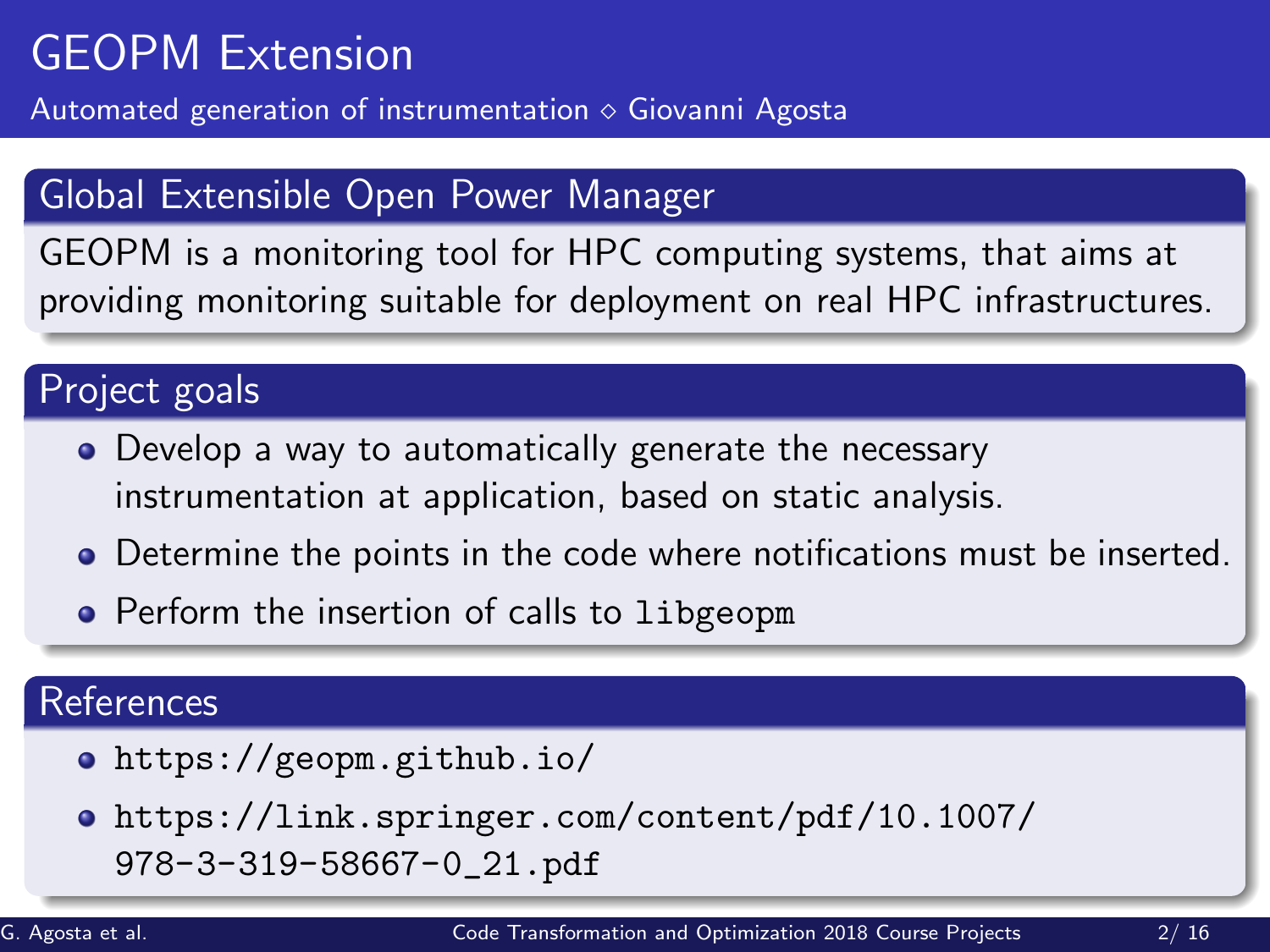# LLVM support for Miosix Federico Terraneo

# **ZMiosix**

#### Miosix is an OS kernel for microcontrollers

- Currently targets ARM processors
- **Currently only works with GCC**
- To support thread-safety, requires patches to the compiler built-ins library

# Project goals

- Compile the kernel using LLVM
	- requires building LLVM for ARM with the correct  $C/C++$  standard library
- Patch Ilym to support thread-safety in Mioisx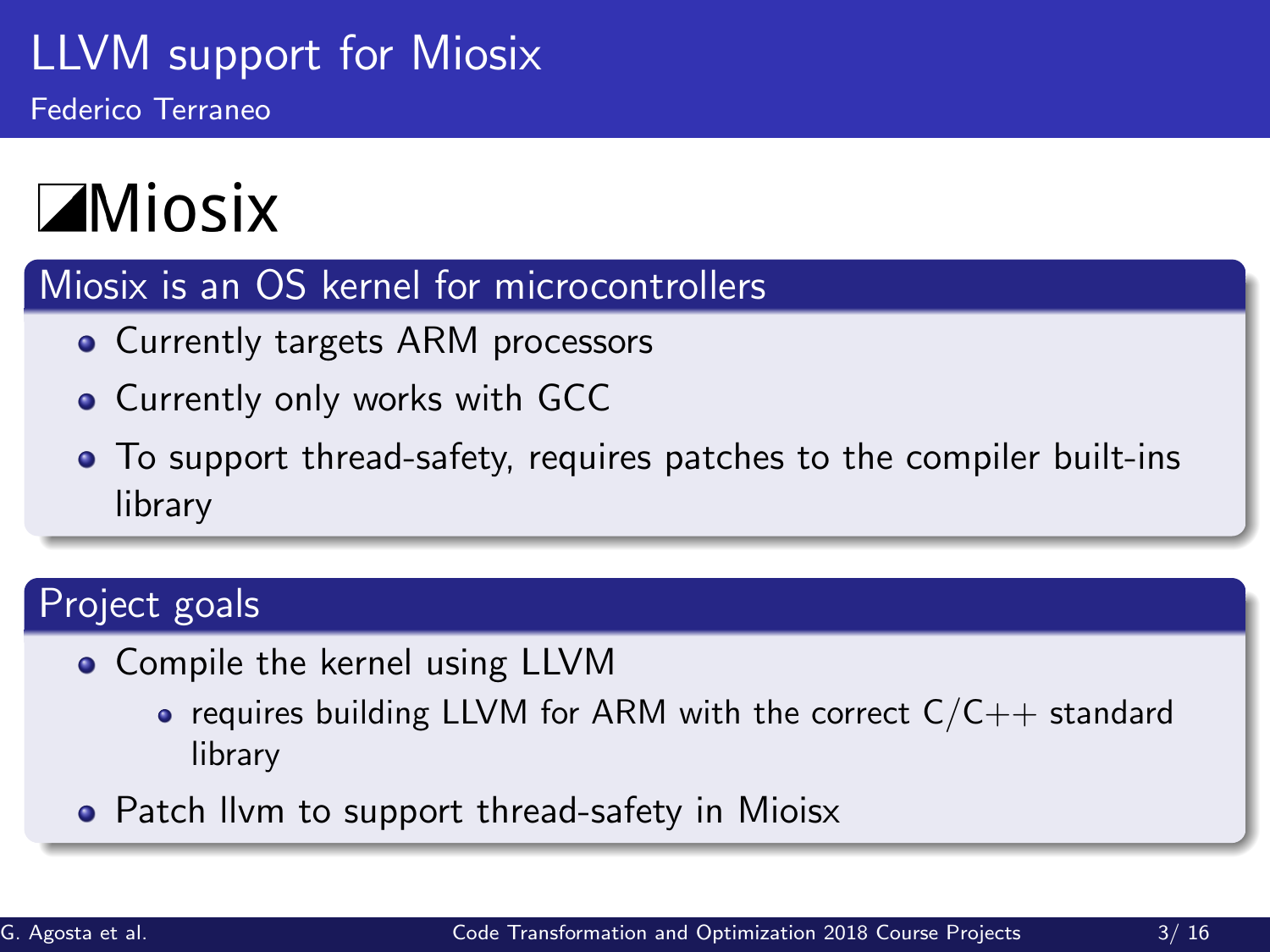# Efficient Non-Standard Numeric System C++ Representations

Continued Fractions  $\diamond$  Stefano Cherubin

A continued fraction  $[a_1; a_2; a_3; \ldots]$  is an expression of the form:

$$
a_1+\frac{1}{a_2+\frac{1}{a_3+\dots}}
$$

#### Project goals

- $\bullet$  Implement a  $C++$  library with operators to make its use convenient.
- Use finite continued fractions to represent numbers.
- Evaluate their efficiency on a set of benchmarks (to be defined).

- <https://github.com/skeru/fixedpoint>
- <https://crypto.stanford.edu/pbc/notes/contfrac/>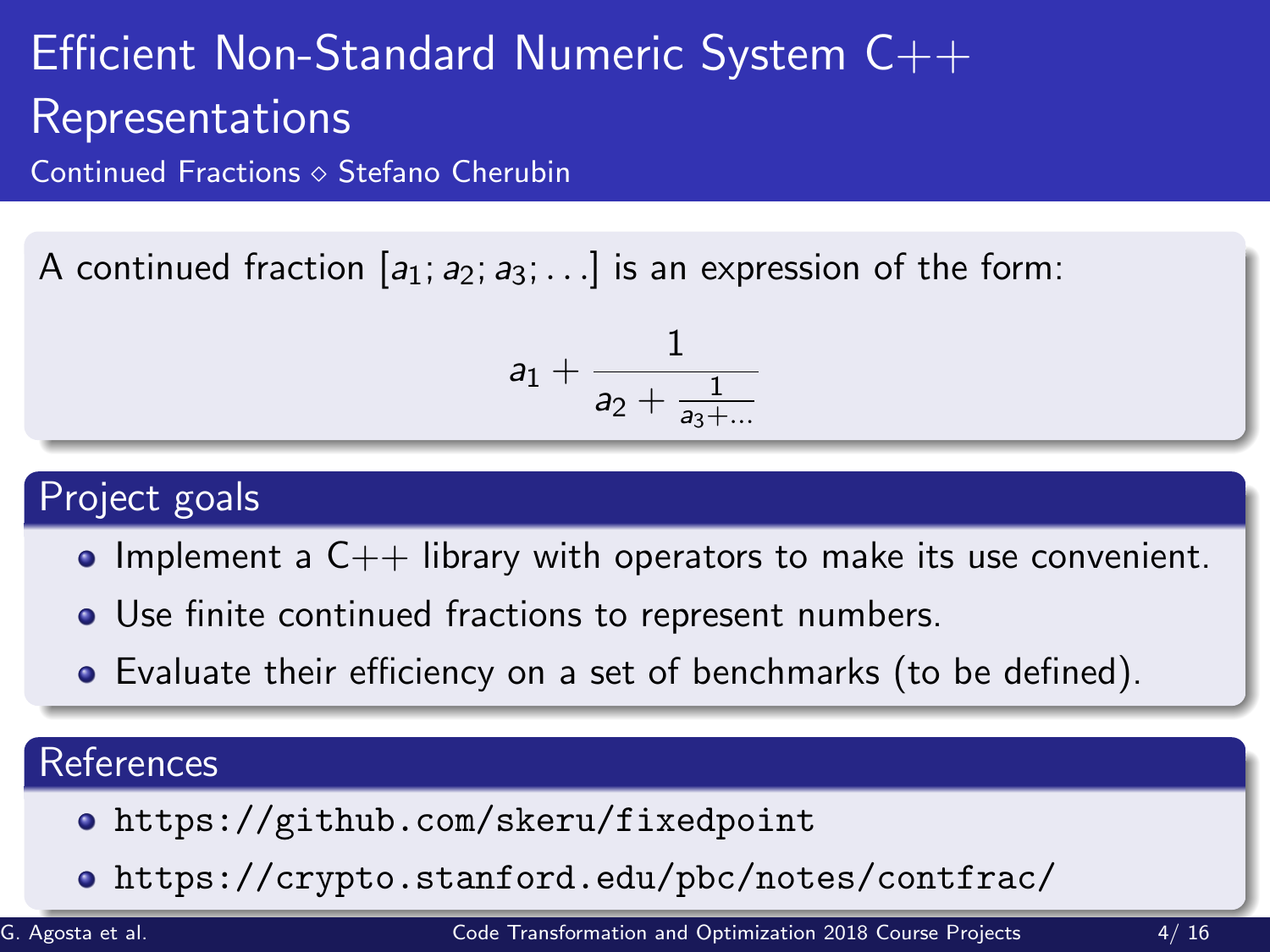# Efficient Non-Standard Numeric System C++ Representations

Logarithmic Number System  $\diamond$  Stefano Cherubin

The Logarithmic Number System (LNS) is a representation of real numbers such that a number x is represented as  $\{s(x), \log_b(|x|)\}\$ , where  $s(x) = 0$  if  $x > 0$ ,  $s(x) = 1$  otherwise.

## Project goals

- $\bullet$  Implement a  $C++$  library with operators to make its use convenient.
- Use floating point LNS to represent numbers.
- Evaluate their efficiency on a set of benchmarks (to be defined).

- <https://github.com/skeru/fixedpoint>
- <http://coep.vlab.co.in/?sub=29&brch=88&sim=1353&cnt=1>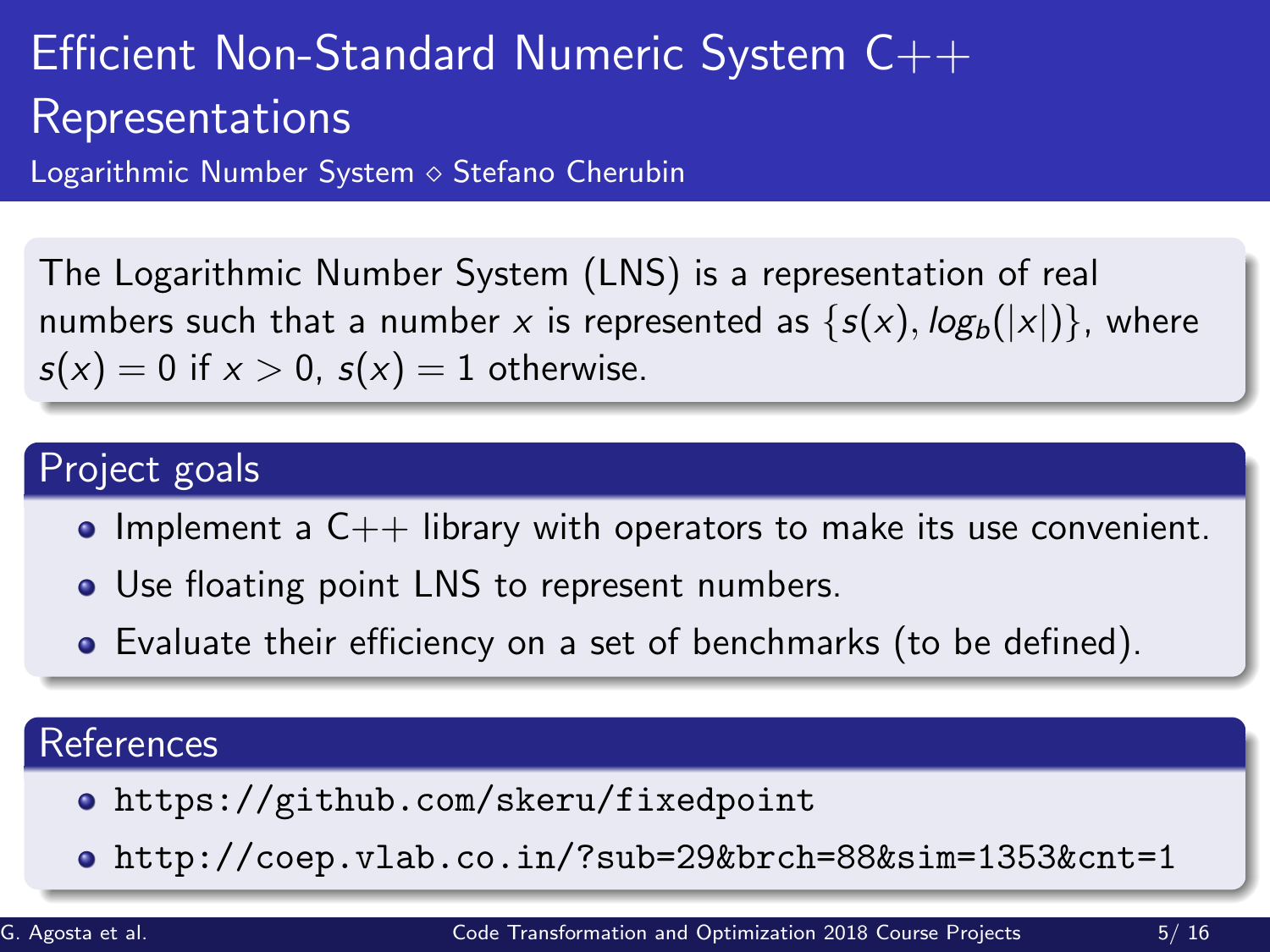llvm-mca and llvm sim are novel static performance analysis tools implemented in LLVM.

### Project goals

- Apply static analysis to different versions of machine code to understand which version can provide better performance.
- Exploit llvm-mca and llvm sim on top of a compiler optimization pass to measure possible benefit of the optimizations on different architectures.

- <https://llvm.org/docs/CommandGuide/llvm-mca.html>
- [https://github.com/google/EXEgesis/tree/master/llvm\\_sim](https://github.com/google/EXEgesis/tree/master/llvm_sim)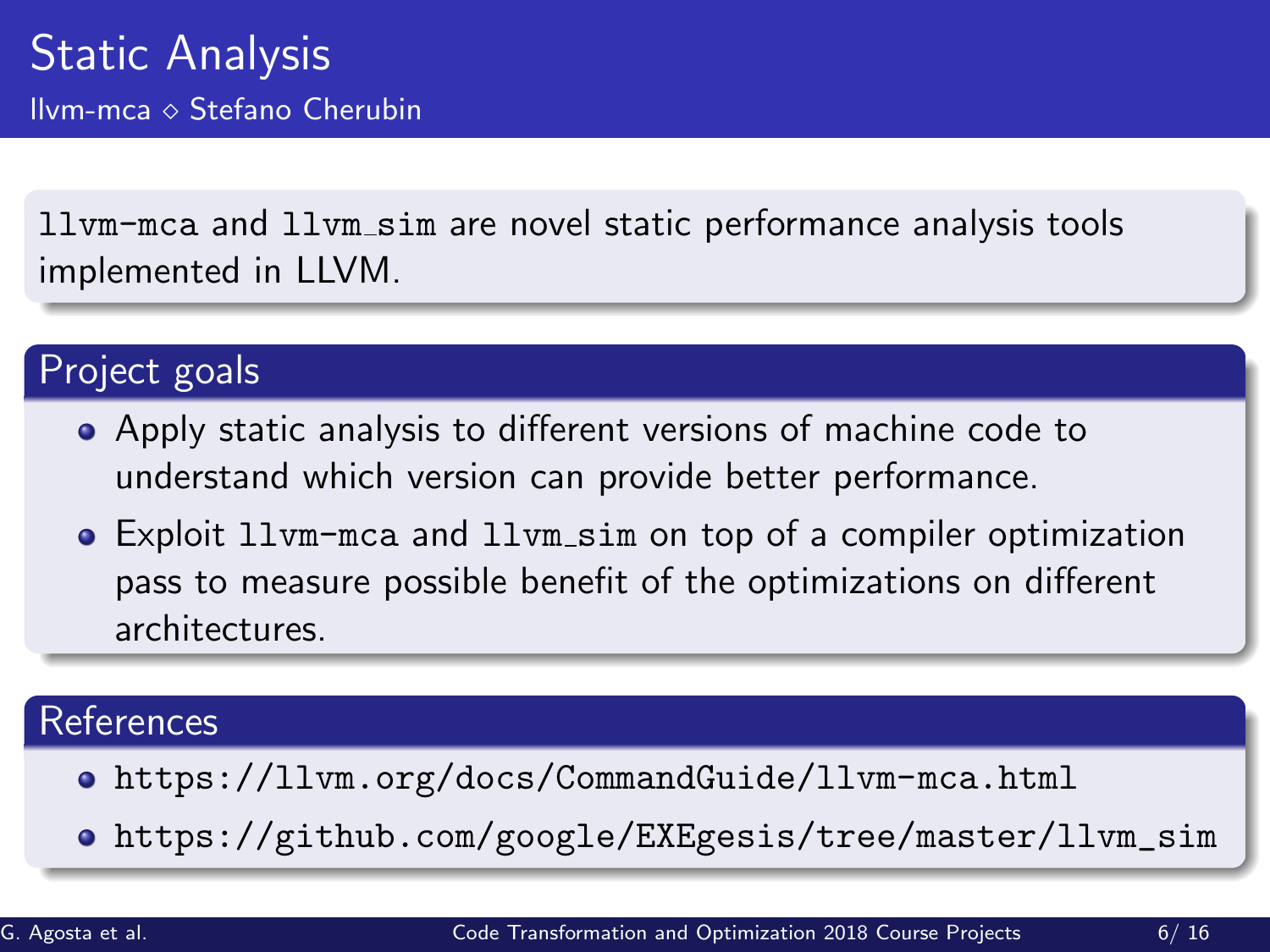Value Range Analysis aims at understanding through a data-flow analysis approach the evolution of the computed values given the possible initial ranges of the input data.

#### Project goals

- **Implement a value range analysis in LLVM to estimate the range of CO** actual values each variable can assume.
- Apply this analysis to the problem of bit partitioning in fixed point arithmetic.
- Evaluation should be performed on approximate computing benchmarks

### **References**

<http://axbench.org>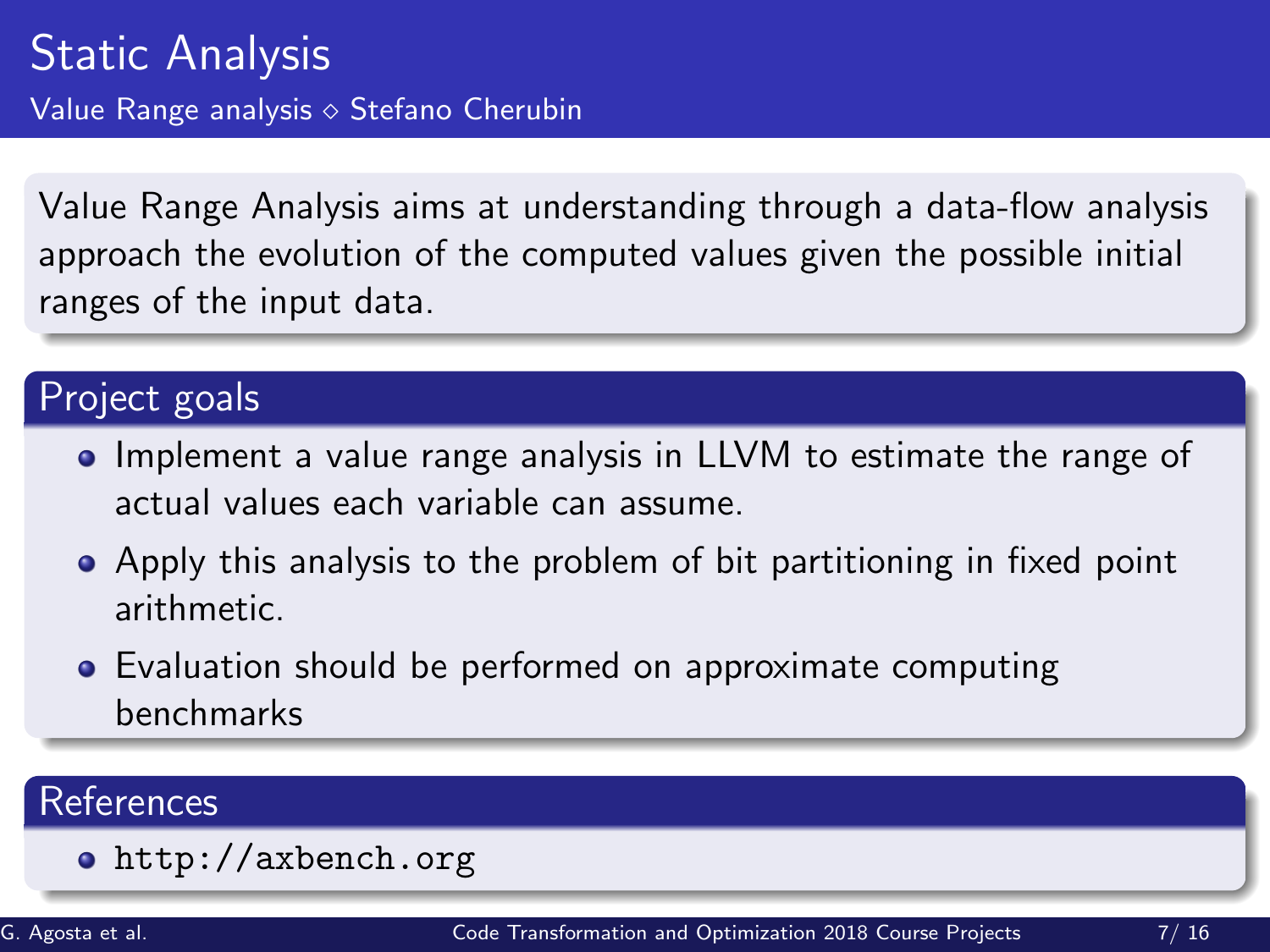Darulova & Kuncak propose a method for estimating the error imposed by the use of a reduced precision data type for storage and computation.

#### Project goals

- Implement the error estimation algorithm proposed in Section 5 of their paper.
- Evaluation should be performed on approximate computing benchmarks.

- [E.Darulova,V.Kuncak,"TowardsacompilerforReals",doi:](E. Darulova, V. Kuncak, "Towards a compiler for Reals", doi: 10.1145/3014426) [10.1145/3014426](E. Darulova, V. Kuncak, "Towards a compiler for Reals", doi: 10.1145/3014426)
- <http://axbench.org>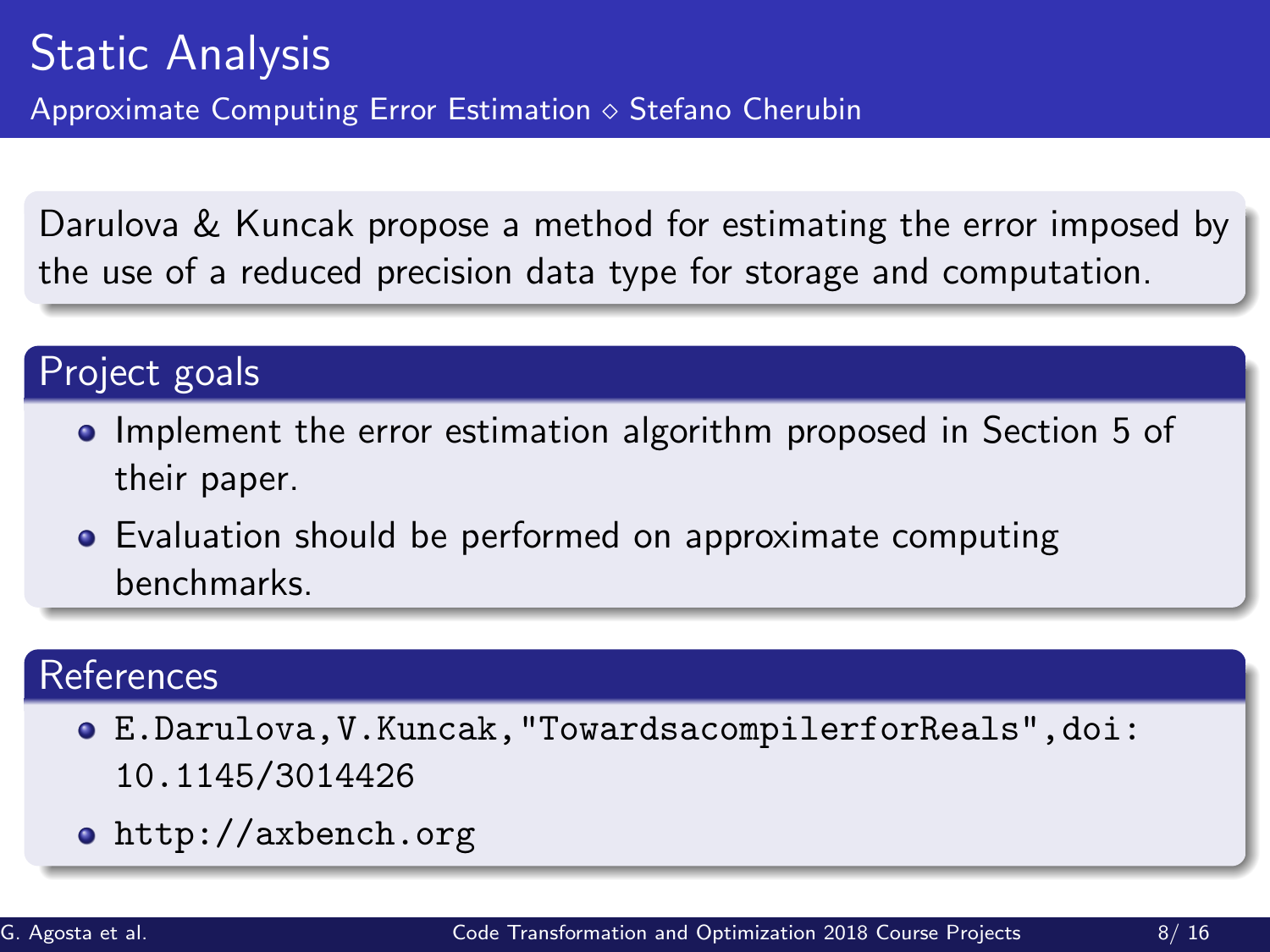Performing a diff between binaries is useful in general, and in particular for plagiarism detection purposes.

# Project goals

- Build a robust algorithm working on LLVM IR recovered by rev.ng to detect similar functions and assign a similarity score.
- The starting point would be looking at how BinDiff works

- <https://rev.ng>
- <https://www.zynamics.com/bindiff.html>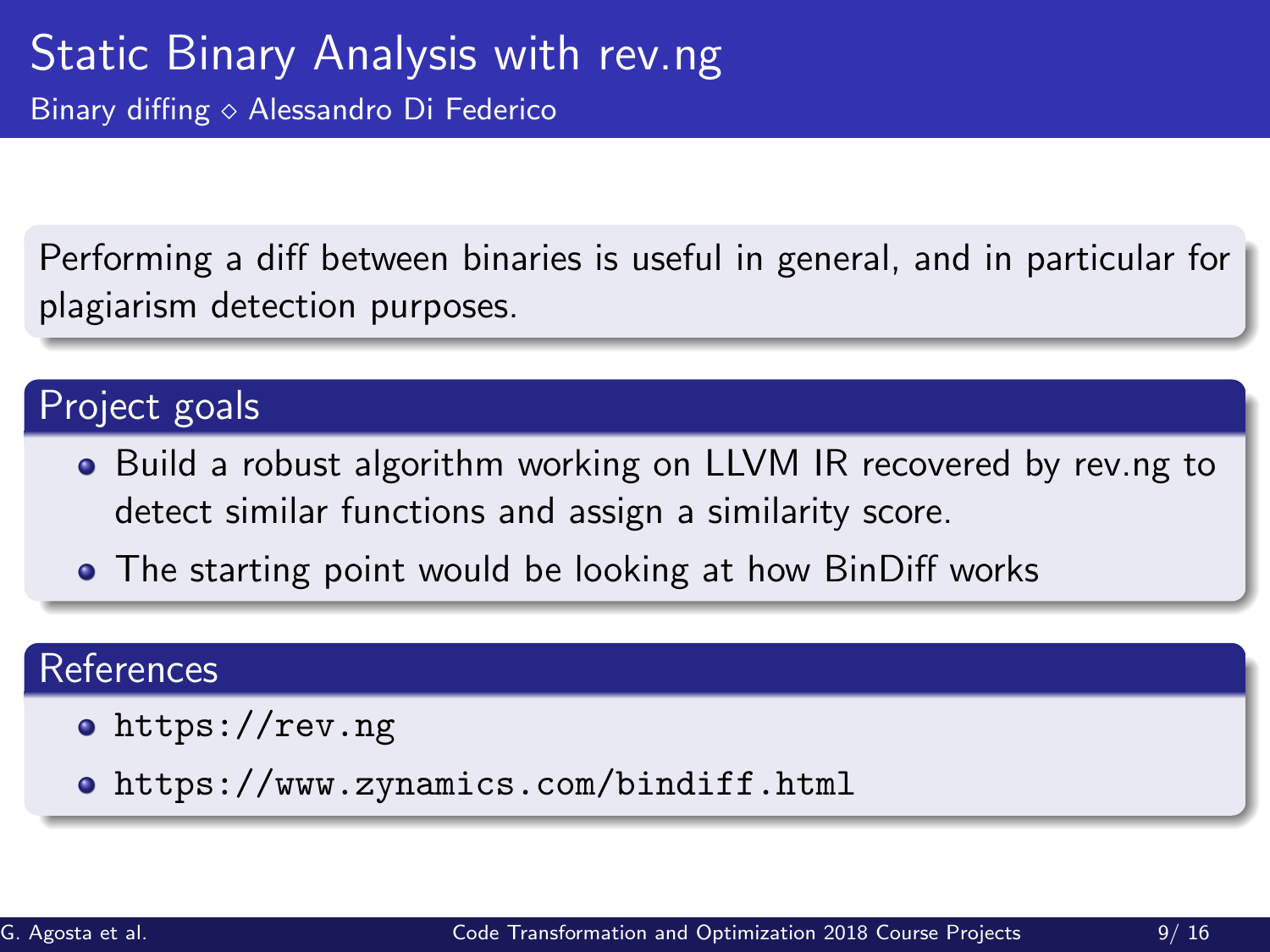Currently rev.ng takes a full binary, lifts it to LLVM IR and then recompiles it fully.

## Project goals

- Let the user choose only a subset of functions that they are interested in modifying, let them change them (e.g., flip a condition, inject tracing or whatnot) and then recompile exclusively that function and patch it back in the original binary.
- The project involves in particular LLVM's JIT engine.

- o <https://rev.ng>
- <https://llvm.org/docs/tutorial/BuildingAJIT1.html>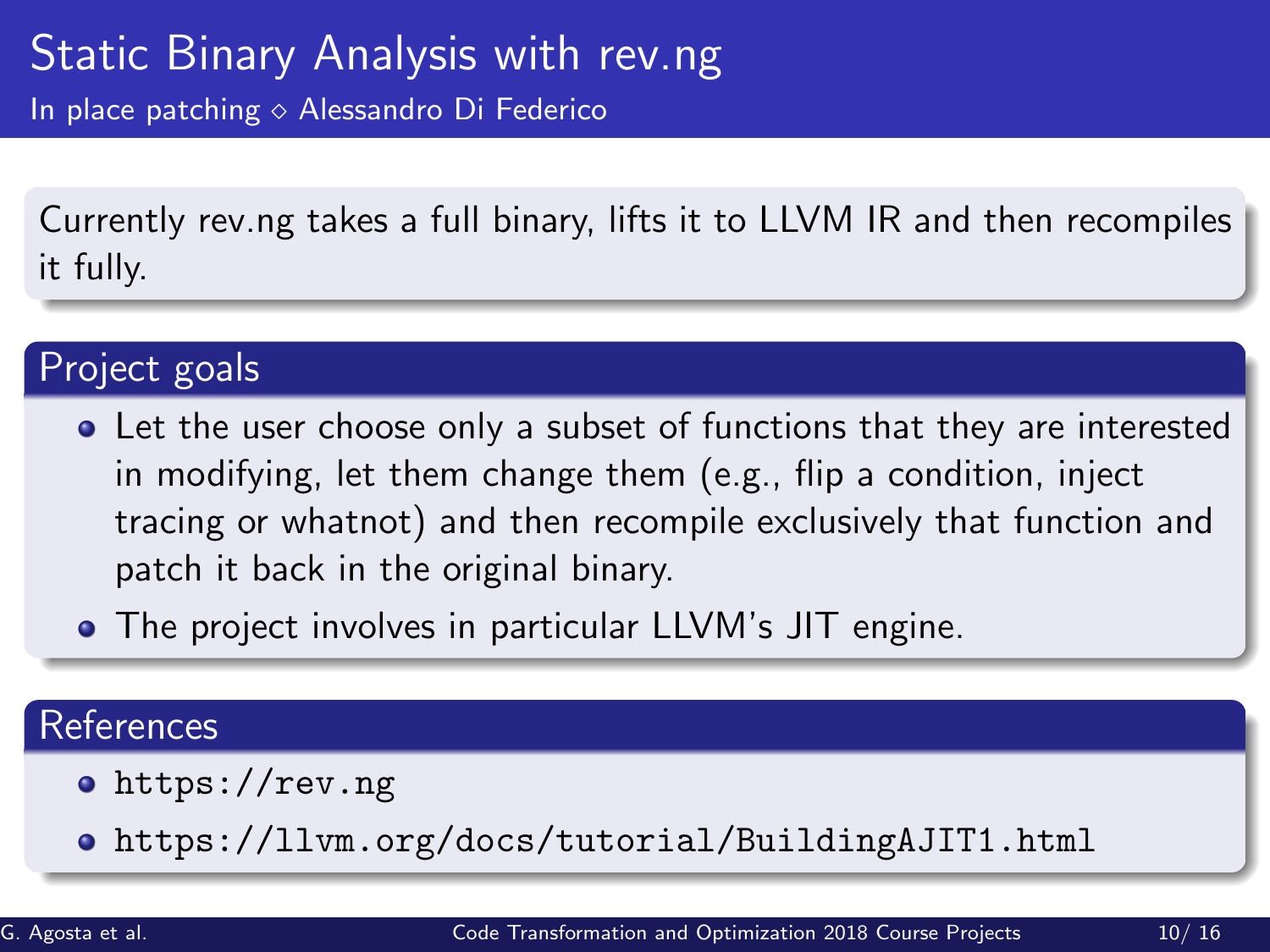A binary lifter is a piece of software that, given a buffer of bytes, it interprets it as executable code and returns an IR. rev.ng provides such a library based on QEMU.

#### Project goals

Cleaning up the library, porting it to the most recent version of QEMU and push to upstream our changes to the official QEMU project.

#### References

o <https://rev.ng>

<https://llvm.org/docs/tutorial/BuildingAJIT1.html>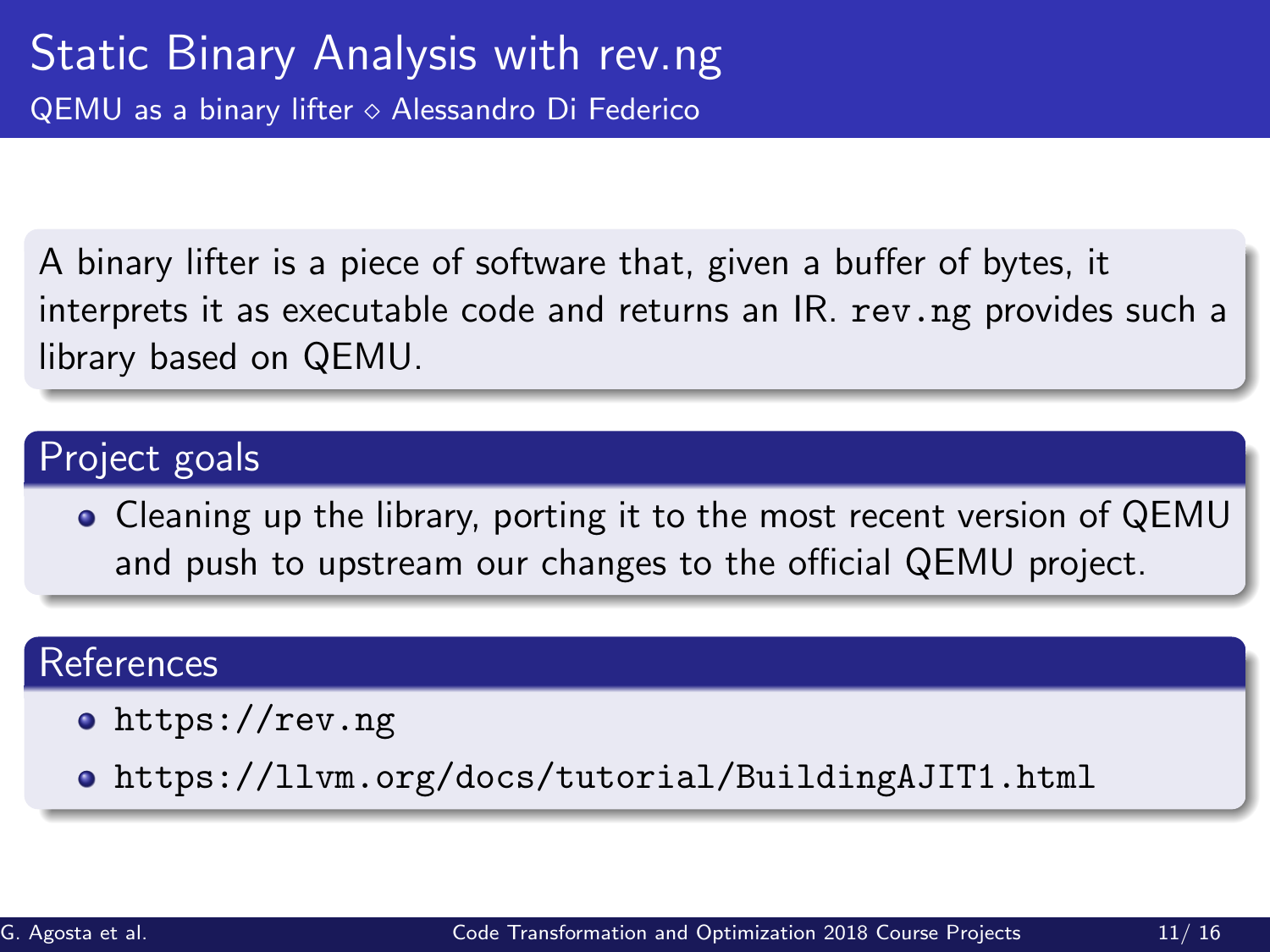When reverse engineering binary code, a key issue is the reconstruction of automatic variables.

### Project goals

- Assuming the size of the stack frame of a function is known, divide it in variables in a useful but conservative way.
- In particular, recover the type (size, signedness, etc).

#### References

o <https://rev.ng>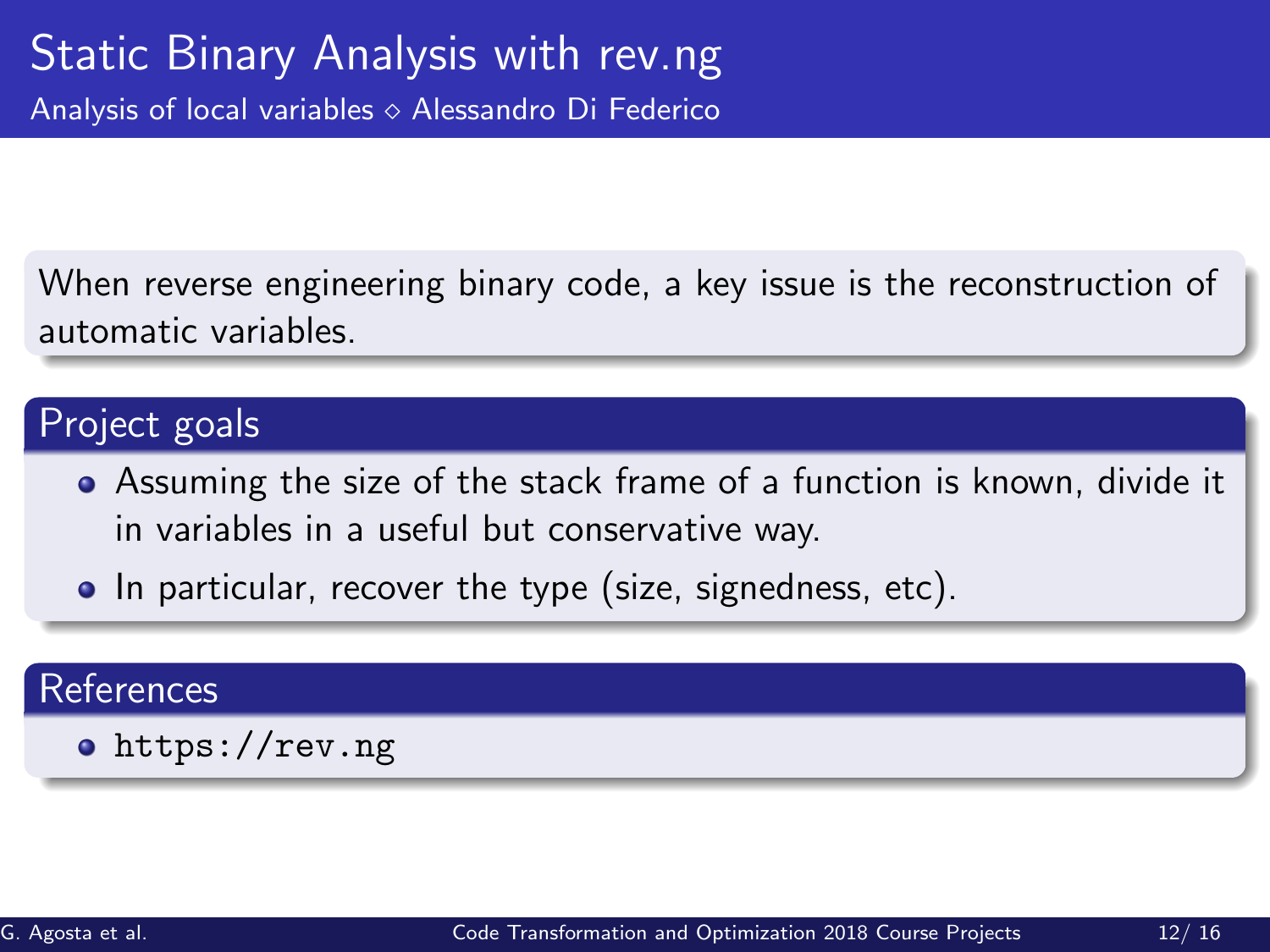CGEN is a subproject of GCC which aims to make completely explicit the behavior of the instruction of a certain architecture.

#### Project goals

- **Translate each CGEN instruction to LLVM IR.**
- Use it as an alternate frontend to rev.ng.

#### References

- <https://rev.ng>
- [https:](https://github.com/embecosm/cgen/blob/master/cpu/cris.cpu)

[//github.com/embecosm/cgen/blob/master/cpu/cris.cpu](https://github.com/embecosm/cgen/blob/master/cpu/cris.cpu)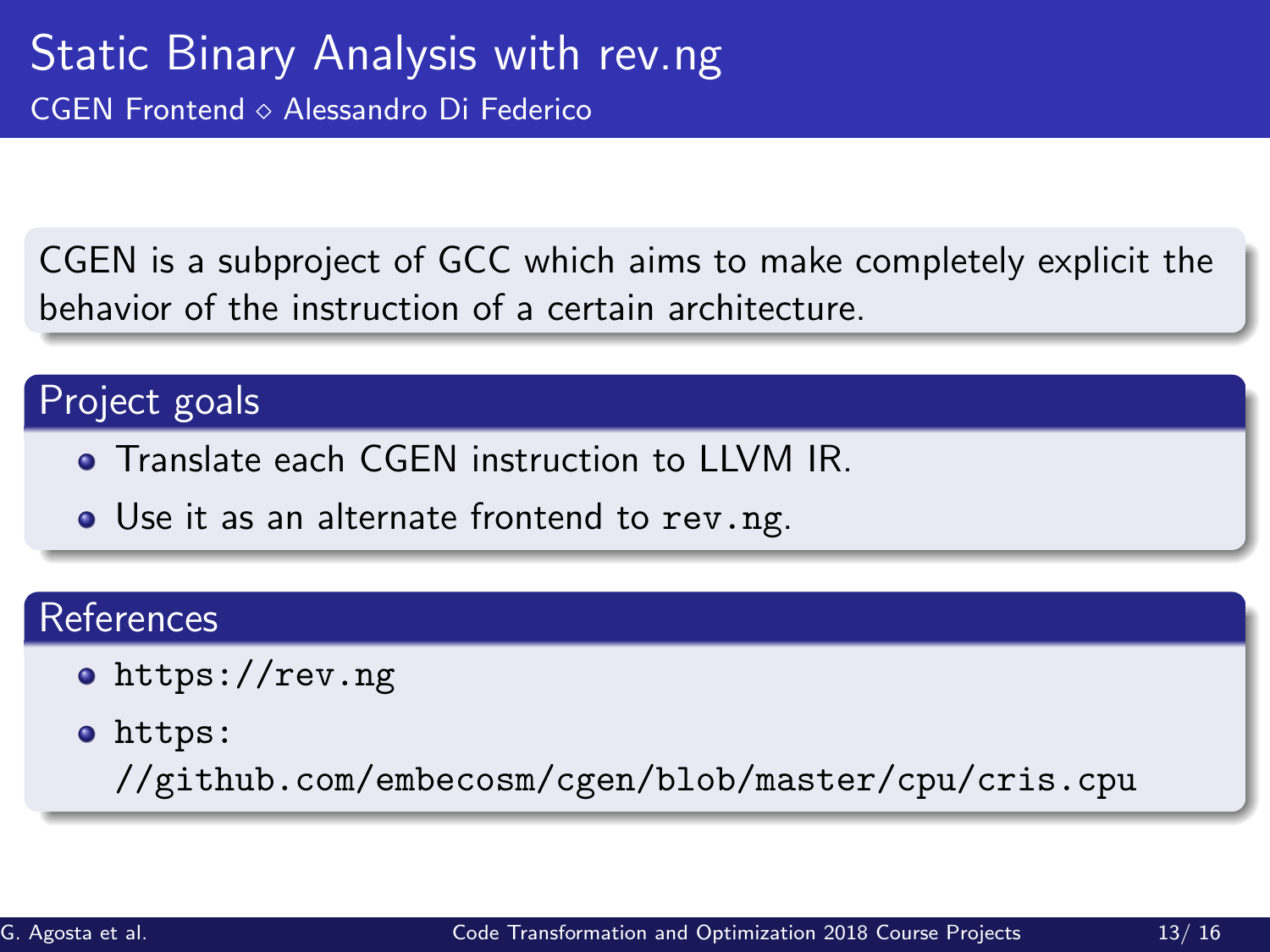Currently rev.ng only supports static ELF binaries.

### Project goals

- **•** Implement the logic for loading dynamic ELF binaries; or
- Implement the logic for loading other binary image formats, in particular PE/COFF or Mach-O.

- <https://rev.ng>
- <https://clearmind.me/presentations/linking.pdf>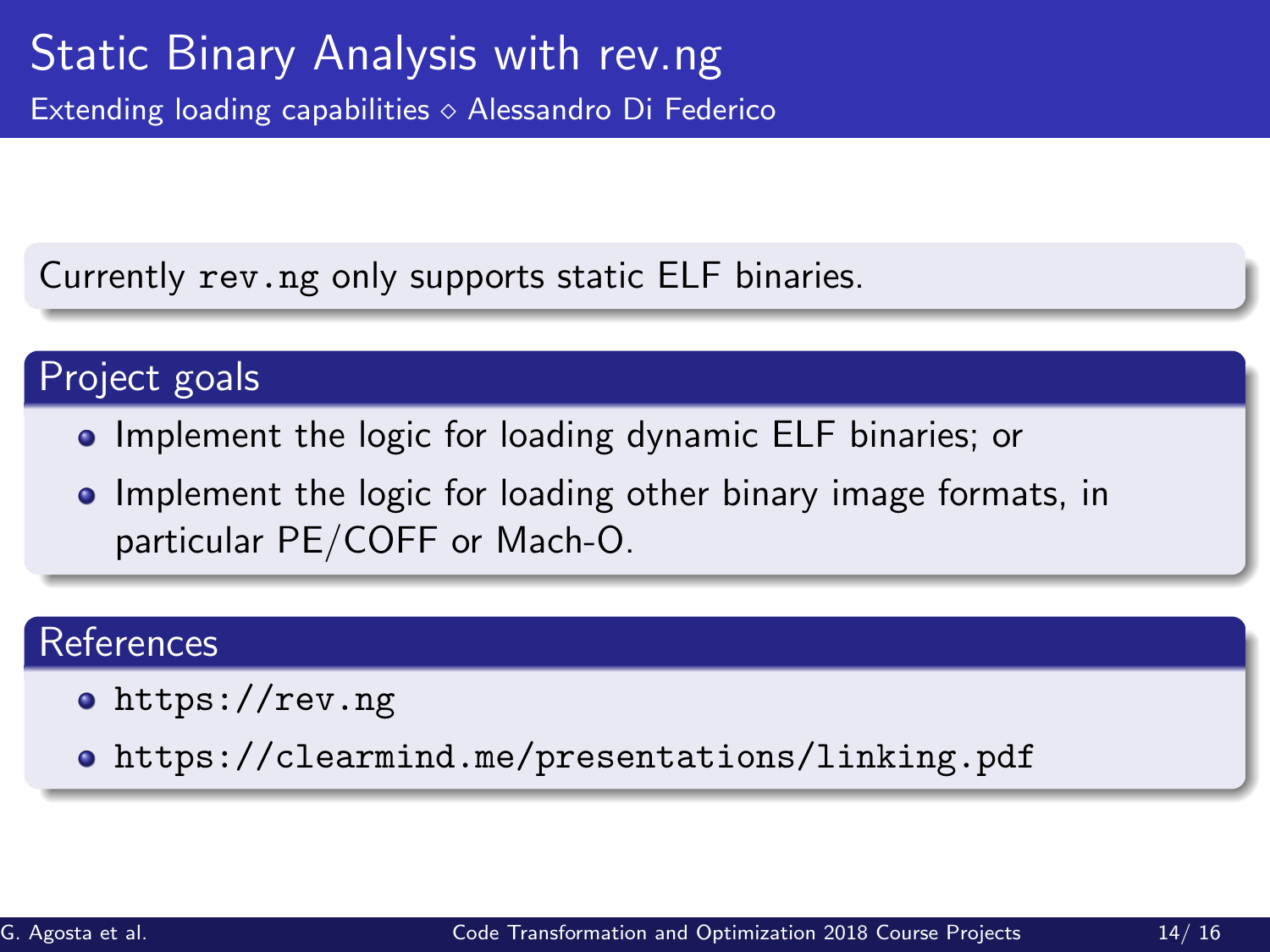Currently rev.ng can only translate programs compiled for Linux for ARM, MIPS and x86 64.

#### Project goals (choose one!)

Add support and test functionality of one other architecture supported by QEMU, in particular x86, AArch64 (ARM 64 bits), RISC-V, OpenRISC, PPC and SPARC.

#### **References**

<https://rev.ng>